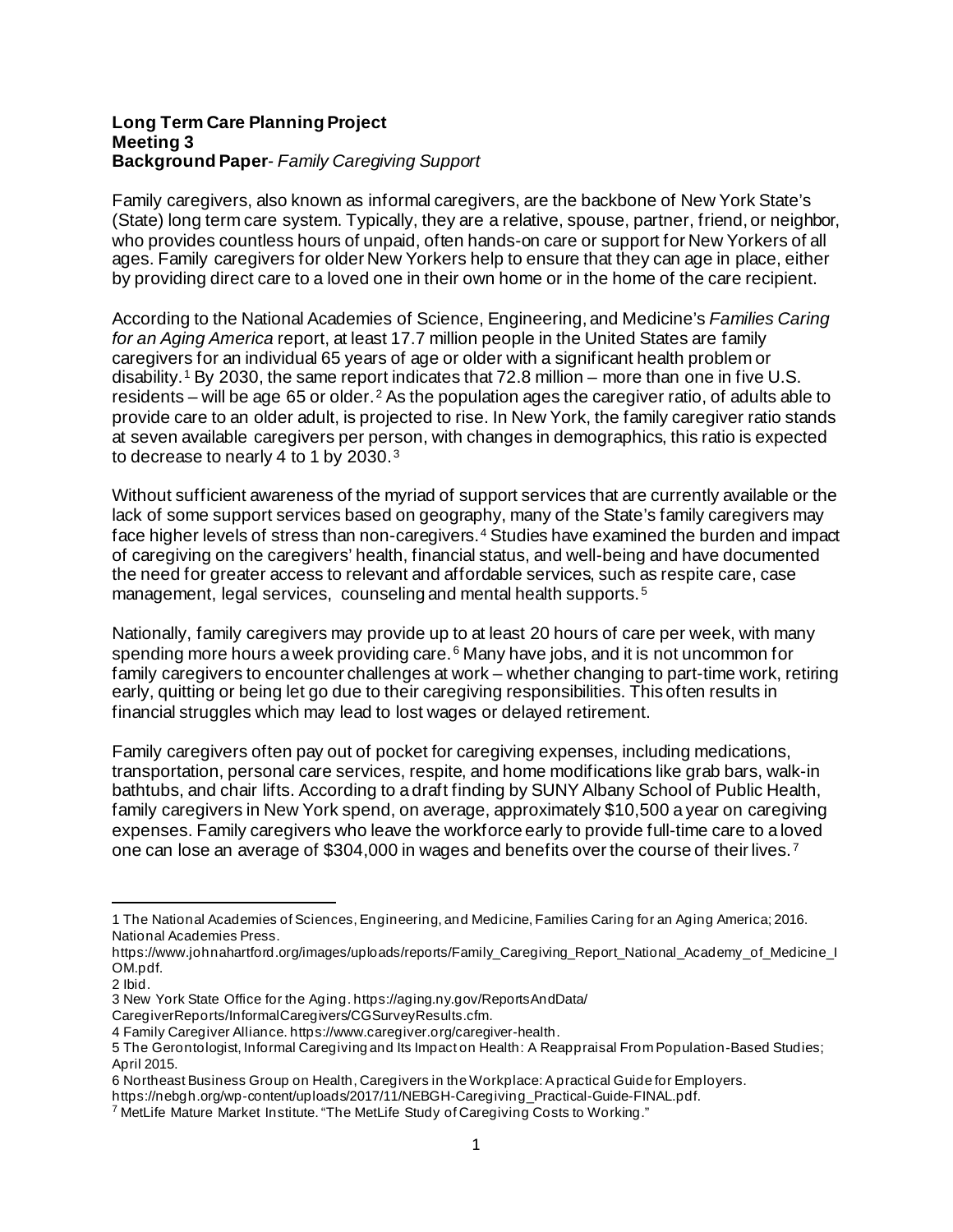However, most family caregivers, including parents and grandparents, do not recognize or identify themselves as family caregivers, and thus never avail themselves to the benefits or services that they may need or be eligible for. Yet, while family caregivers often acknowledge their need for services like respite care and legal help, they do not know that such services are available or how to obtain them.

The State utilizes a variety of federal and state funding streams to serve caregivers, including federal funding through Title III-E of the Older Americans Act administered by the New York State Office for the Aging. Nationwide, the economic value of the care and services provided by family caregivers is estimated at \$470 billion a year.<sup>[8](#page-1-0)</sup> It is estimated that the value of the care and services voluntarily provided by family members is about \$32 billion annually. [9](#page-1-1) As the need for family caregivers grows, the need to support them will become even more urgent.

The State supports its 2.6 million family caregivers - who are providing 2.4 billion hours of unpaid care annually - through state and federal funding supporting the development and delivery of services and supports. According to the AARP 2017 Long Term Services and Support Scorecard, New York currently ranks number 11 in terms of support for family caregivers, but more can be done.

# **Federal and State Programs**

The following provides background information on the federal and state level actions currently affecting family caregiver support.

# *Federal*

# *National Family Caregiver Support Program (NFCSP, Title III-E)*

The National Family Caregiver Support Program (NFCSP) provides funding to state units on aging to provide support to caregivers who care for a loved one in their home. Caregiver services under NFCSP include:

- Information about services available in local communities;
- Assistance in gaining access to services and resources in local communities;
- Individual Counseling, Support Groups and/or Caregiver Training services that are offered in the areas of caregiving, health, nutrition, and financial literacy and assist the caregiver in making decisions and solving problems related to their caregiving role;
- Respite Care is offered to allow caregivers to be temporarily relieved from their caregiving responsibilities. Services can be provided in the home, adult day service program, or an overnight stay in a residential care setting; and,

Caregivers," 2011. http://www.caregiving.org/wp-content/uploads/2011/06/mmicaregiving-costs-workingcaregivers.pdf.

<span id="page-1-0"></span><sup>8</sup> AARP Public Policy Institute. "Valuing the Invaluable: 2015 Update," 2015. http://www.aarp.

org/content/dam/aarp/ppi/2015/valuing-the-invaluable-2015-update-new.pdf.

<span id="page-1-1"></span><sup>9</sup> Association on Aging in New York. Fact Sheet, 2015. http://www.agingny.org/Portals/13/

Fact%20Sheets/Fact%20Sheets%202014/03-CaregiversJune2015%20-%202.pdf.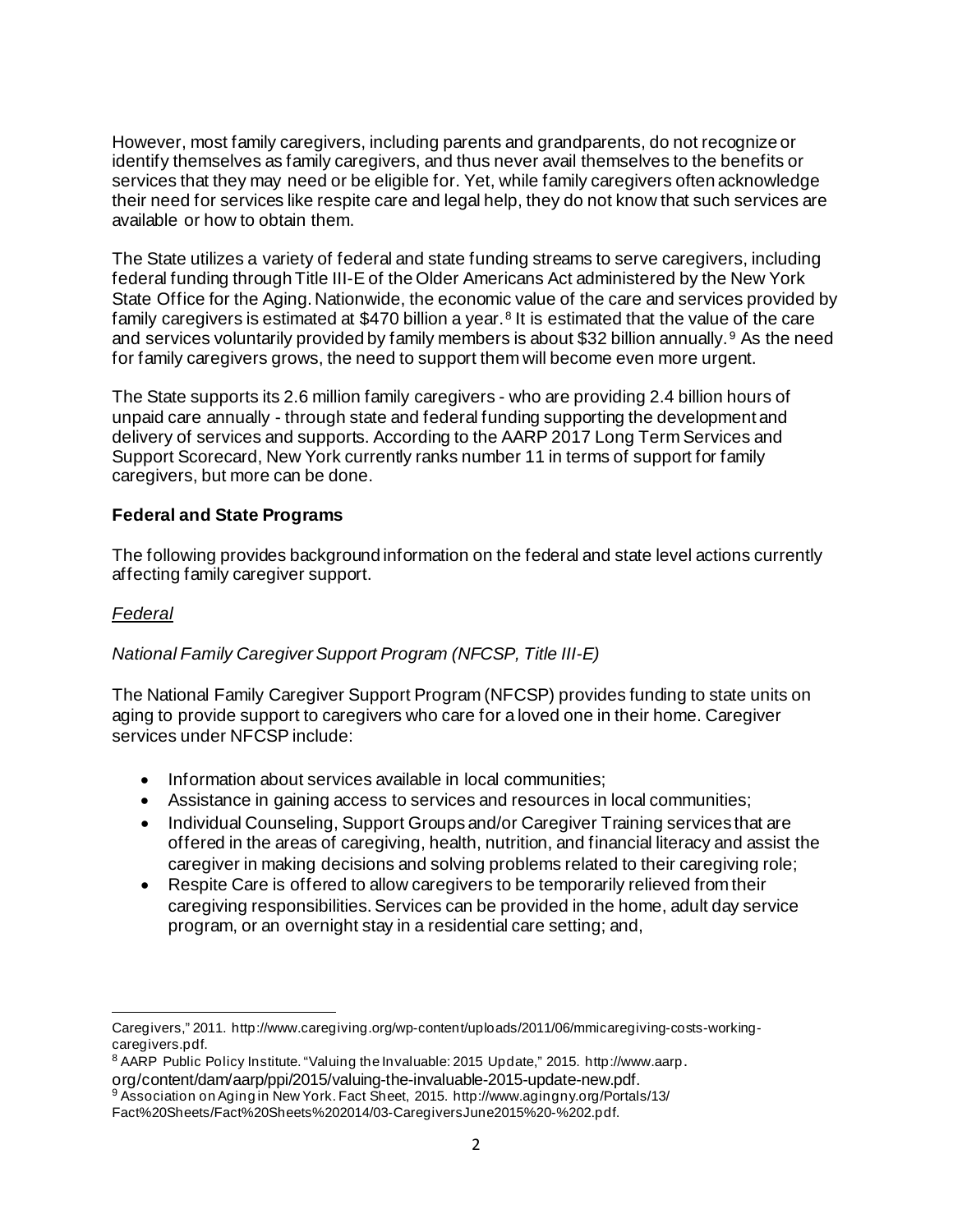• Supplemental Services are offered on a limited basis to complement the care provided by caregivers which may include, assistive technology, home modifications, incontinent supplies, legal assistance, or transportation.

# *Lifespan Respite Grant*

The Lifespan Respite Grant initiative is a coordinated system of accessible, community-based respite services and other caregiver supports for family caregivers. The initiative brings together federal, state, and local resources and funding streams to help support, expand, and streamline the availability of respite services while providing for the recruitment and training of respite workers, and other caregiver supports and services. The New York State Office for the Aging (NYSOFA), NY Connects, Monroe County Office for the Aging (MCOFA), Lifespan of Greater Rochester (Lifespan) and the New York State Caregiving and Respite Coalition (NYSCRC) worked in partnership as a Lifespan Respite Core Team.

The goal of the Lifespan Respite Grant is to continue to build upon prior and current Lifespan Respite initiatives by engaging key stakeholders to increase and expand access to respite services statewide. As well as to enhance partnerships for education, outreach, and service provision to advance development of a Lifespan Respite Care System. Accomplishments associated with the Lifespan Respite Grant include:

- Developing a formal caregiver-directed respite services model using funds under the Older Americans Act (OAA) Title III-E (III-E) program, also known as the National Family Caregiver Supports Program. This optional model is being developed for use by Area Agencies on Aging (AAAs) that choose to adopt it and will offer greater flexibility with a person-centered approach for caregivers to identify and help address their respite needs. This work will assist New York in achieving its objective of expanding available respite services statewide through formalizing a caregiver-directed respite model.
- NYSOFA assisted in outreach efforts to the Retired and Senior Volunteer Programs (RSVPs) in targeted geographic areas to further expand the nationally recognized, evidence supported Respite Education and Support Tools (REST) model across the State.
- Monthly Webinars are provided to caregiver coordinators on various topics related to caregiving and respite for AAAs under OAA III-E.
	- o More than 60 attendees participate each month. The calls are held as webinars or conference calls, based on the topic and presenter, each call is recorded and a link to access the recording is shared with invitees.

# *New York State Caregiving and Respite Coalition (NYSCRC)*

The New York State Caregiving and Respite Coalition, NYSCRC, is a partnership of dedicated organizations and individuals committed to supporting the millions of New York State's family caregivers. NYSCRC members understand the unique needs of caregivers. Through training and education, NYSCRC focuses on increasing caregivers' access to respite resources and, through a unified voice gain the attention of policymakers for the needs of family caregivers.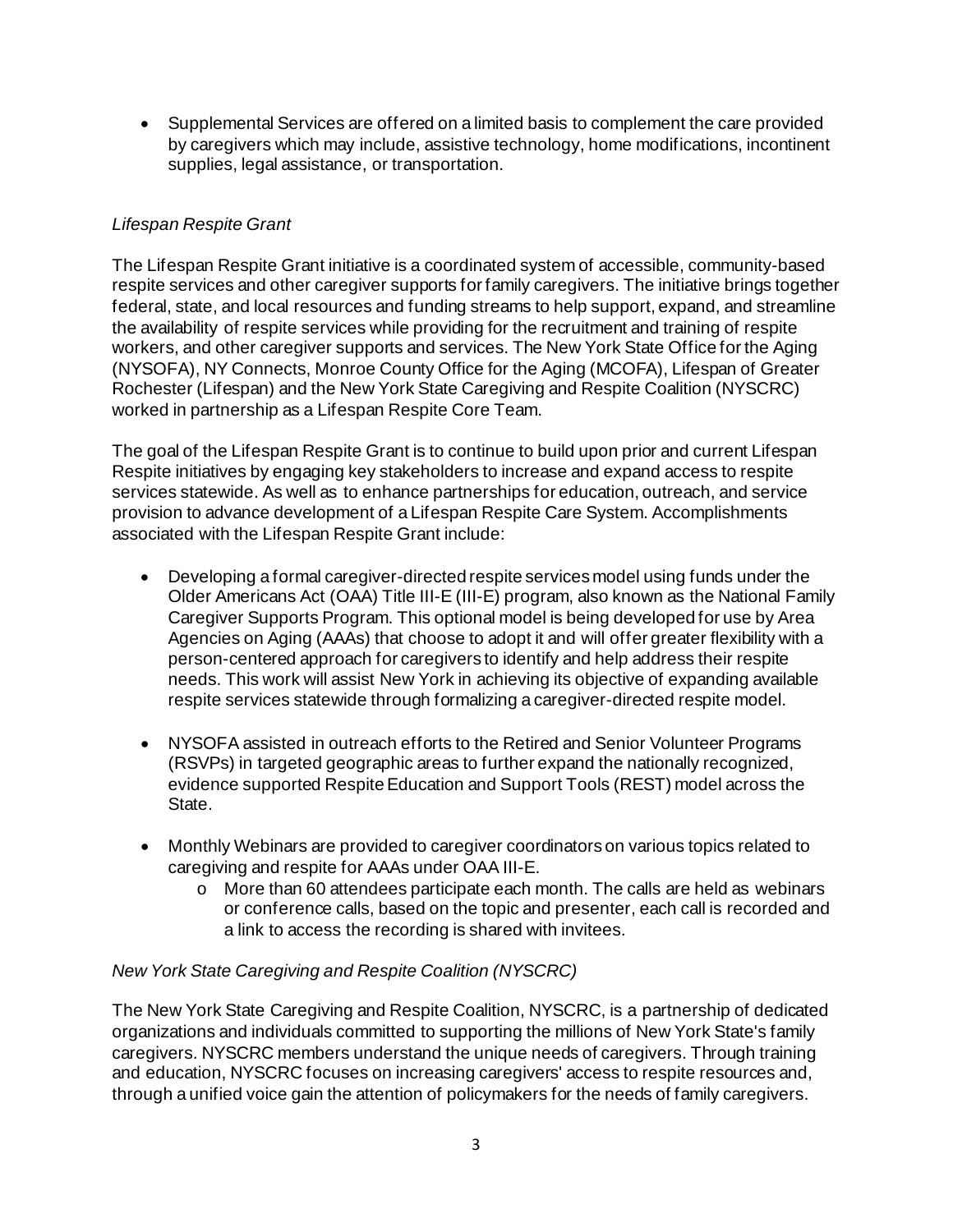With funding from the federal Lifespan Respite Grant and other sources, NYSCRC is training hundreds of volunteer respite providers throughout New York State. Greater availability to respite services will give caregivers more frequent breaks while helping them better manage the physical and emotional stresses that come with caring for an aging and/or disabled loved one.

NYSCRC takes an active role in improving the lives of informal caregivers, including:

- Supporting initiatives such as volunteer-based respite through mini-grants;
- Continuing to build its capacity and conduct outreach to the public;
- Distributing its Newsletter and/or updates at least monthly to an estimated 800 people and/or organizations;
- Raising awareness, educating, and increasing the NYSCRC identity through social media and blogging;
- Offering the Virtual Resource Center, a suite of evidence informed/evidence-based training services with an aim of further coordinating information about caregiving and respite training, technical assistance, and related materials. Initial tools that have been housed at NYSCRC and made available across New York include:
	- o REST
	- o Caregiver Simulation Model
	- o Share the Care™
	- o Mindfulness Based Stress Reduction
	- o Charting the LifeCourse Tools™
	- o Powerful Tools for Caregivers
	- o Mindfulness Based Stress Reduction
- Reaching out to faith-based organizations through a collaborative team that have been working to identify strategies to promote supportive programs for caregivers through faith communities;
- Offering Respite Education and Support Tools (REST) training through a professionally designed train-the-trainer course that prepares individuals to conduct REST training, and the trainers then train individuals to be REST-trained Companions™ (volunteers). New York continues to be recognized nationally by REST for leadership and for rapidly expanding the evidence supported REST program, resulting in New York training the most REST trainers nationwide.
	- $\circ$  New York has built on the successes to date with recruiting and training additional REST Companions, who are volunteers.
	- o NYSCRC implemented a new online reporting portal to track respite hours provided by REST Companions.
- StoryGrowing: The StoryGrowing concept is based on the teachings of Andy Goodman of The Goodman Center and is a nine-month training program that included lectures, workshops, private coaching, guided development, and presentation opportunities, all designed to meet the specific learning objectives. NYSCRC was one of eight chosen out of 50 applicants to participate in the StoryGrowing Initiative of Western New York.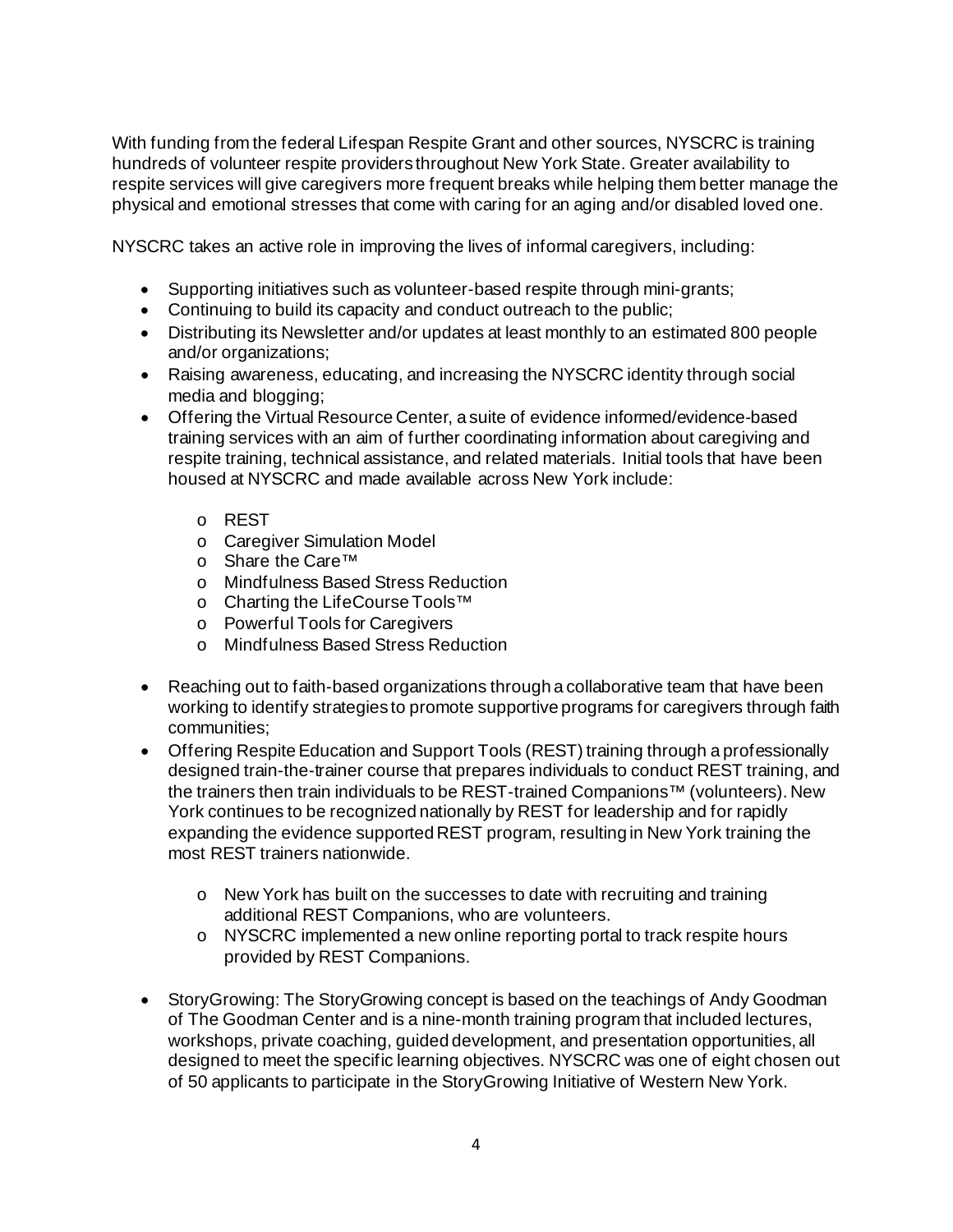- Lifespan Respite Sustainability Summit: On October 18, 2018, invitees with expertise and interest in caregiving and respite convened in Albany for the first Lifespan Respite Sustainability Summit. Participants included representatives from aging and disability networks across the State, ARCH National Respite, the Lifespan Respite core team (Lifespan/New York State Caregiving and Respite Coalition, NYSOFA, and Monroe County Offices for the Aging), New York State Agencies, local government, and caregivers. The objectives for the event were to:
	- o Identify state-level policy and program needs and goals related to respite care services for children, adults, and aging population.
	- o Strengthen State and community partnerships to sustain Lifespan Respite activities.
	- o Develop strategies to maximize use of existing respite resources.

#### *Family and Medical Leave Act*

The Family and Medical Leave Act (FMLA) is a federal law providing up to 12 weeks of unpaid, job protected leave in a single 12-month period to care for medical situations, including caring for an immediate family member. An employee must have worked for their employer for at least 12 months and have worked at least 1,250 hours over a 12 month period. Under FMLA, immediate family is considered a spouse, child, or parent.

### *State*

#### *New York State Paid Family Leave*

New York State passed the Paid Family Leave Law on April 4, 2016, the most inclusive paid family leave in the United States. Funded through an employee payroll contribution that sets each year to match the cost of coverage, it pays eligible workers a portion of their salary while on leave from employment to care for a loved one. In effect since January 2018, Paid Family Leave expands on the federal act definition of "family member" to include domestic partner, stepchild, a son or daughter of a domestic partner or anyone a person has legal custody of, stepparent, parent-in-law, grandparent, or grandchild. Once fully implemented in 2021, employees will be able to take up to 12 weeks in a 52-week period and receive up to a statutory cap of 67 percent of their average weekly wage. Paid Family Leave guarantees job protection, continued health insurance on the same terms the employee had while working, and protection from discrimination or retaliation for requesting or taking Paid Family Leave. The benefit can be utilized all at once or spread out throughout the year to allow flexibility for a workers' needs in caring for their family member.

Paid Family Leave is offered so a worker can bond with a new child, care for a family member with a serious health condition or assist loved ones when a family member is deployed abroad on active military service. A serious health condition is an illness, injury, impairment, or physical or mental condition requiring inpatient care in a hospital, hospice, or inpatient/outpatient resident health facility or continuing treatment or supervision by a health care provider. In 2019, the definition of "serious health condition" was expanded to include organ and tissue donation.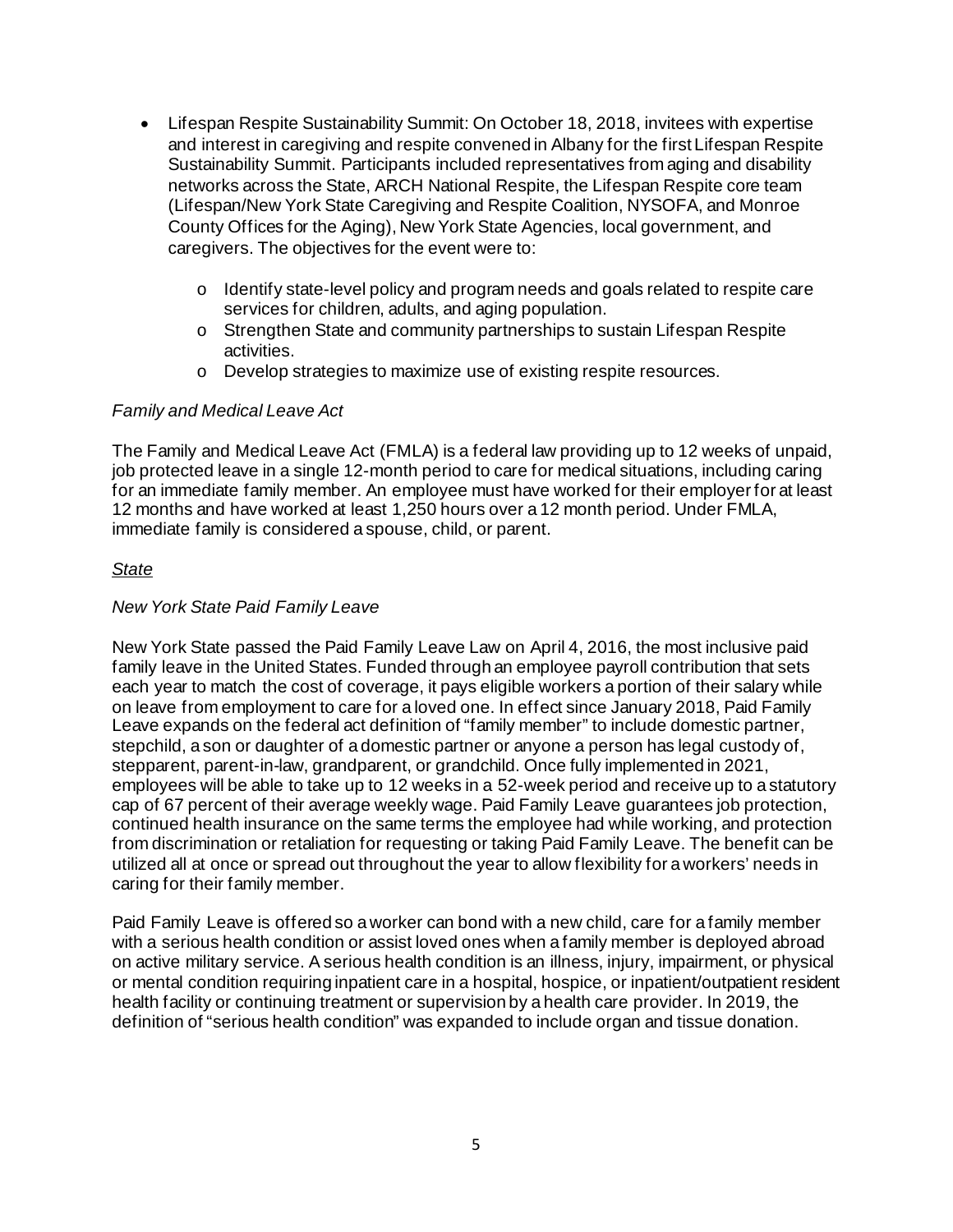## *NY Connects and Caregivers*

NY Connects is New York State's "No Wrong Door" for accessing long term services and supports in the State. In partnership with the Department of Health, Office for People with Developmental Disabilities, Office of Mental Health, and Office of Alcoholism and Substance Abuse Services, NY Connects serves individuals of all ages and disability groups seeking assistance with learning about and accessing long term services and supports, regardless of payor source. NY Connects is federally recognized as New York's Aging and Disability Resource Center (ADRC) and is an essential component of the State's efforts to rebalance the long term services and supports (LTSS) system so that older adults and people with disabilities of all ages can live independently and remain in their homes and community.

# *Caregiver Resource Centers (CRC)*

Section 206 of the New York State Elder Law, Article II, Title I established the Caregiver Assistance Program within the New York State Office for the Aging. Under this program, the State Office for the Aging is authorized to establish training and assistance programs for caregivers of frail and disabled persons. Services that have been provided include group training/workshops, support groups, counseling/information, and Referral services.

# *Annual Regional Caregiver Forums*

During May 2018, NYSOFA, the New York State Caregiving and Respite Coalition (NYSCRC), and the New York State Kinship Navigator partnered to facilitate Regional Caregiver Forums, titled "Caregiving and Respite Across the Lifespan: Linkages and Partnerships." The intended audience for the forums included Area Agency on Aging (AAA) leadership, staff, and subcontractor staff involved in assisting caregivers, staff providing NY Connects services, as well as those in the KinCare Coalition Network. The invitation to the forums was also extended to NY Connects staff from Independent Living Centers under contract with NYSOFA, Local Caregiver Coalition Members, and New York State KinCare Coalition members.

The day-long event was broken into two parts. The first segment offered an in-depth training review and discussion about resources to support caregiving and respite services needs in the aging network. For caregivers caring for individuals across the age and disability spectrum, the NY Connects systems reform initiative was presented, as well as the Kinship Navigator and its programs and services. The afternoon listening sessions were open to family caregivers. Participants with caregiving experience shared their story and offered recommendations on ways to address gaps and reduce barriers to accessing services and supports for New York caregivers.

### *State Respite Program*

The State-funded respite program awards over \$1 million annually via grant awards to ten programs across the State to provide respite to caregivers of any age who provide support to older adults. In addition, many of these programs also provide other supports to caregivers, such as case management, counseling, support groups/training and information and assistance. In SFY 2017-18, ten agencies received a total of 13 grants.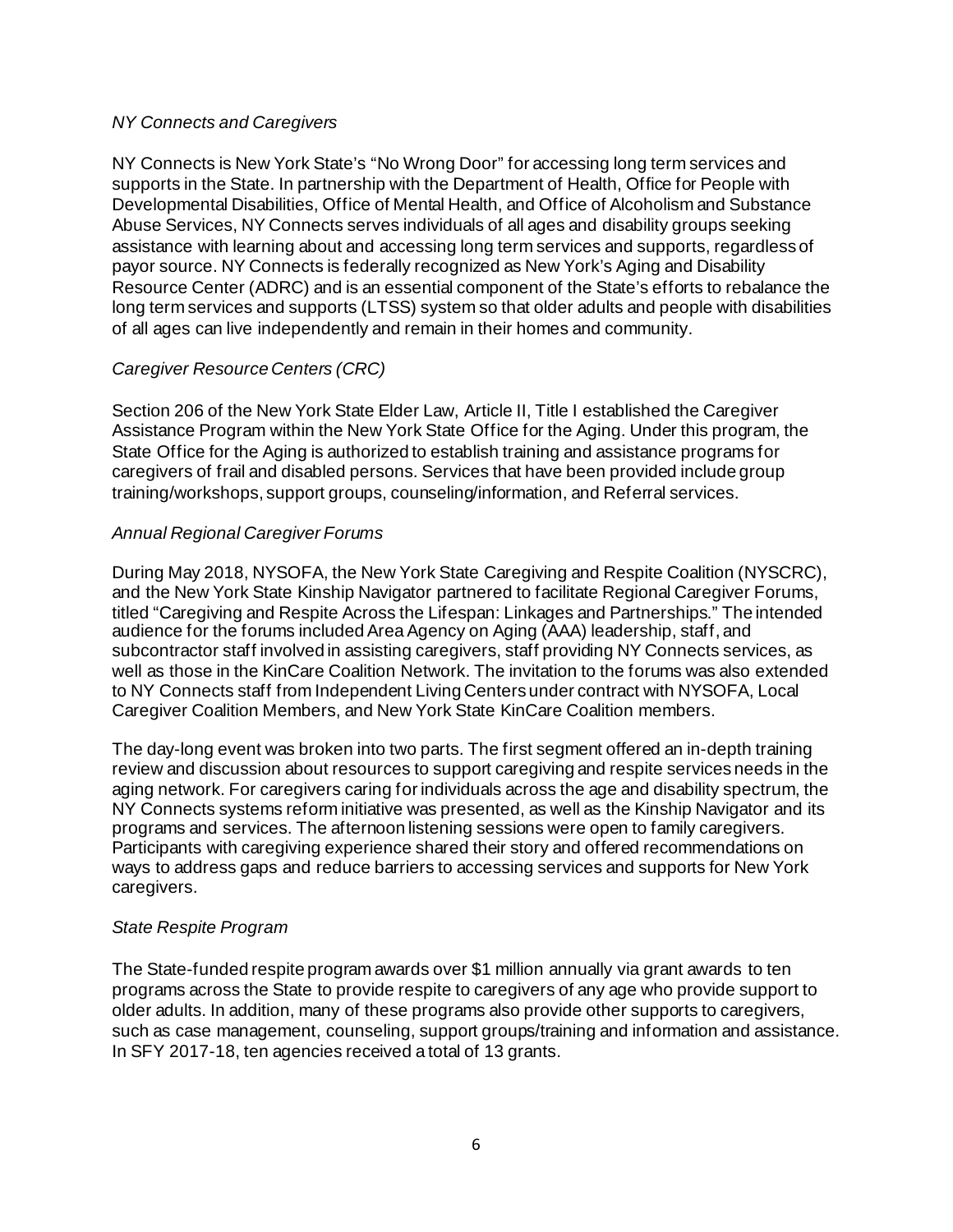# *CARE Act*

The New York State CARE (Caregiver Advise, Record and Enable) Act went into effect on April 23, 2016. The CARE Act was created to ensure that hospital patients are afforded the opportunity and right to appoint a caregiver to be recorded in their medical chart during their hospital stay. Once appointed, the caregiver must be contacted and included to discuss the patient's plan of care prior to discharge or transfer. In addition, hospitals must offer training to the caregiver in tasks required post discharge.

## *Alzheimer's Disease Caregiver Programs*

New York State offers extensive support to caregivers of individuals with Alzheimer's Disease or other dementias through the Alzheimer's Disease Caregiver Support Initiative. The programs that are under the initiative support caregivers and family members by offering the following:

- 24-hour helpline offering information and referrals;
- Care planning and consultation;
- Education and training for caregivers;
- Caregiver support groups;
- Respite; and,
- Caregiver wellness programs.

In addition to offering direct caregiver support, the initiative includes community awareness, outreach, and support and training for health care providers and health care students. Since the launch of the initiative in 2015 it has reached caregivers in every county, increased training of providers and students by 56 percent and increased diagnostic assessments by 75 percent.

### **Innovative Family Caregiving Supports**

Understanding the needs of and addressing the roles family caregivers play in long term care is a key element of a high-performing Long Term Supports and Services (LTSS) system. With the critical role that family caregivers play in enabling their loved ones to remain in their communities or the setting of their choice, there is a value to ensuring family caregivers receive the necessary help to keep the cost of care sustainable and make it possible to access supportive services to prevent them from burning out.

Currently, there is more that can be done in recognizing and supporting family caregivers by advancing person- and family-centered care in the State to ensure that family caregivers do not experience burnout, quit their jobs in order to provide care, or compromise their own health and economic security. The following are a sample of innovative programs and policies employed by states and community-based organizations across the country that are demonstrative of how New York could better support their family caregivers.

### *Kupuna Caregiver Program*

In 2018, Hawaii established the Kupuna Caregiver Program, a program focused on assisting employed family caregivers by easing the financial difficulties of providing care for those they care for and allowing them to continue working. Caregivers that participate in this program are eligible to receive up to \$70 per day to cover the cost of services associated with caregiving.